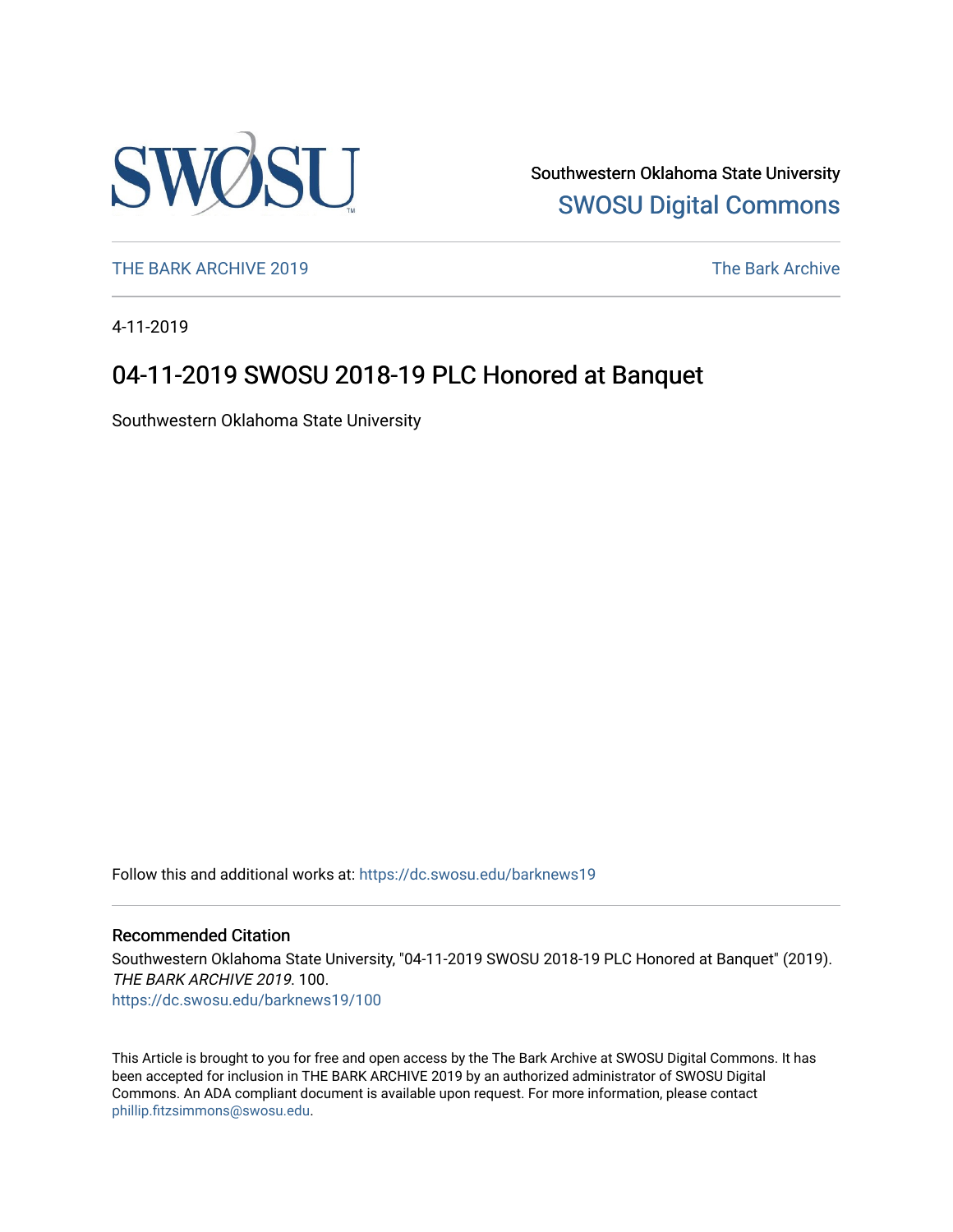

11 April, 2019

# **SWOSU 2018-19 PLC Honored at Banquet**

J.D. Strong (center), director of the Oklahoma Department of Wildlife Conservation, was guest speaker at the 13<sup>th</sup> annual Southwestern Oklahoma State University President's Leadership Class (PLC) banquet held recently on the Weatherford campus. Strong is joined by members of the 2018-19 PLC Class at SWOSU who were honored at the banquet. They are (from left): Kylee Massey, Adair; Shania Do, Oklahoma City (OK School of Science & Mathematics); Jake Kimmel, Yukon; Matalea Maddox, Elk City; Amy White, Tipton; Jillian Schneberger, Canute; Alisa Friesen, Arnett; Brody Hedges, Seiling; Alexa White, Woodward; Shylar Thornton, Elk City; Morgan Duckwall, Newcastle; Audrey Christian, Weatherford; Natalie Kinder, Arapaho-Butler; Natalee Karcher, Midland TX (Greenwood); Cassidy Moses, Weatherford; Ashtyn McAdoo, Piedmont; and Victor Do, Norman.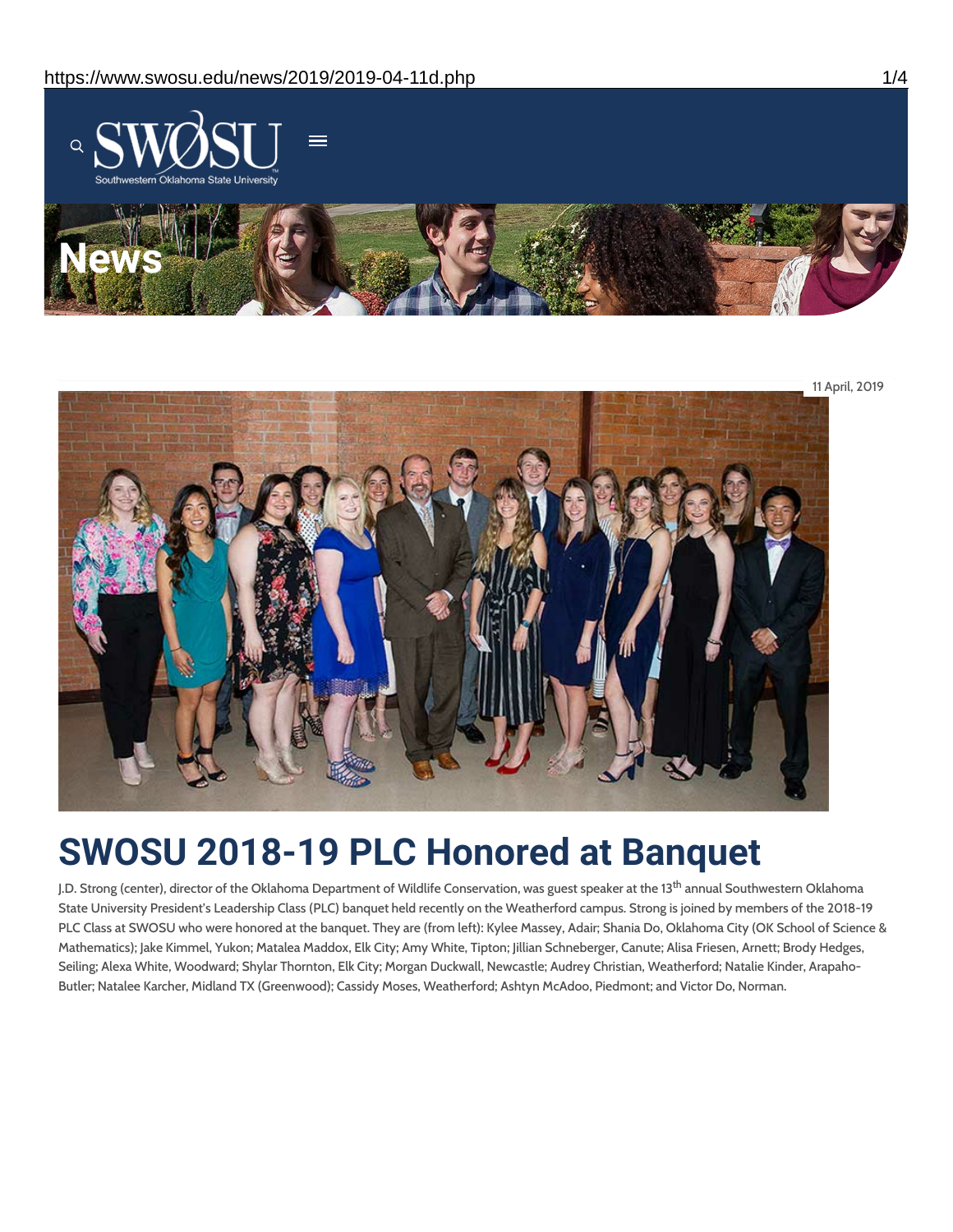| Academics                | D |
|--------------------------|---|
| Administration           | D |
| Alumni and Foundation    | D |
| Community                | D |
| Events                   | D |
| <b>Faculty and Staff</b> | D |
| Miscellaneous            | D |
| Sayre                    | D |
| <b>Students</b>          | D |
|                          |   |

## **Archive Links**  $2018$  $2019$ [2020](https://www.swosu.edu/news/2020/index.php)  $\bullet$ [Archive](https://dc.swosu.edu/bark/) **Archive Archive Archive Archive Archive** Archive Archive Archive Archive Archive Archive Archive Archive



### Weatherford Campus

100 Campus Drive Weatherford, OK 73096

### Sayre Campus

409 E Mississippi Ave Sayre, OK 73662

Connect to Us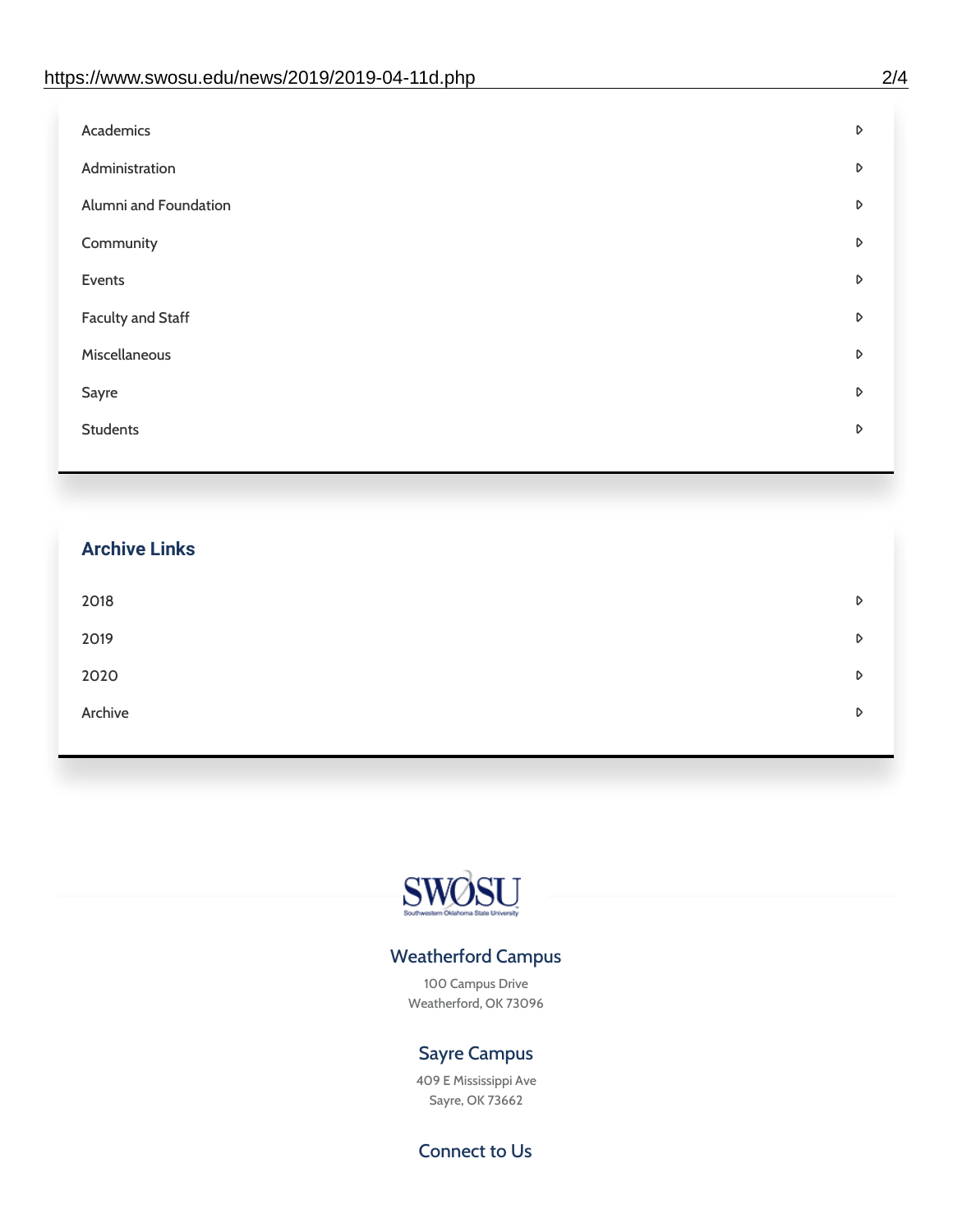千岁回调

Contact [Information](https://www.swosu.edu/about/contact.php) [University/Facility](https://www.swosu.edu/about/operating-hours.php) Hours [Campus](https://map.concept3d.com/?id=768#!ct/10964,10214,10213,10212,10205,10204,10203,10202,10136,10129,10128,0,31226,10130,10201,10641,0) Map

Give to [SWOSU](https://standingfirmly.com/donate)

Shop [SWOSU](https://shopswosu.merchorders.com/)



**[Directory](https://www.swosu.edu/directory/index.php)** 

[Calendar](https://eventpublisher.dudesolutions.com/swosu/)

[Apply](https://www.swosu.edu/admissions/apply-to-swosu.php)

[GoSWOSU](https://qlsso.quicklaunchsso.com/home/1267)

[Jobs@SWOSU](https://swosu.csod.com/ux/ats/careersite/1/home?c=swosu)



Current [Students](https://bulldog.swosu.edu/index.php)

[Faculty](https://bulldog.swosu.edu/faculty-staff/index.php) and Staff

**Enrollment Management** [580.774.3782](tel:5807743782)

> **PR/Marketing** [580.774.3063](tel:5807743063)

**Campus Police** [580.774.3111](tel:5807743111)